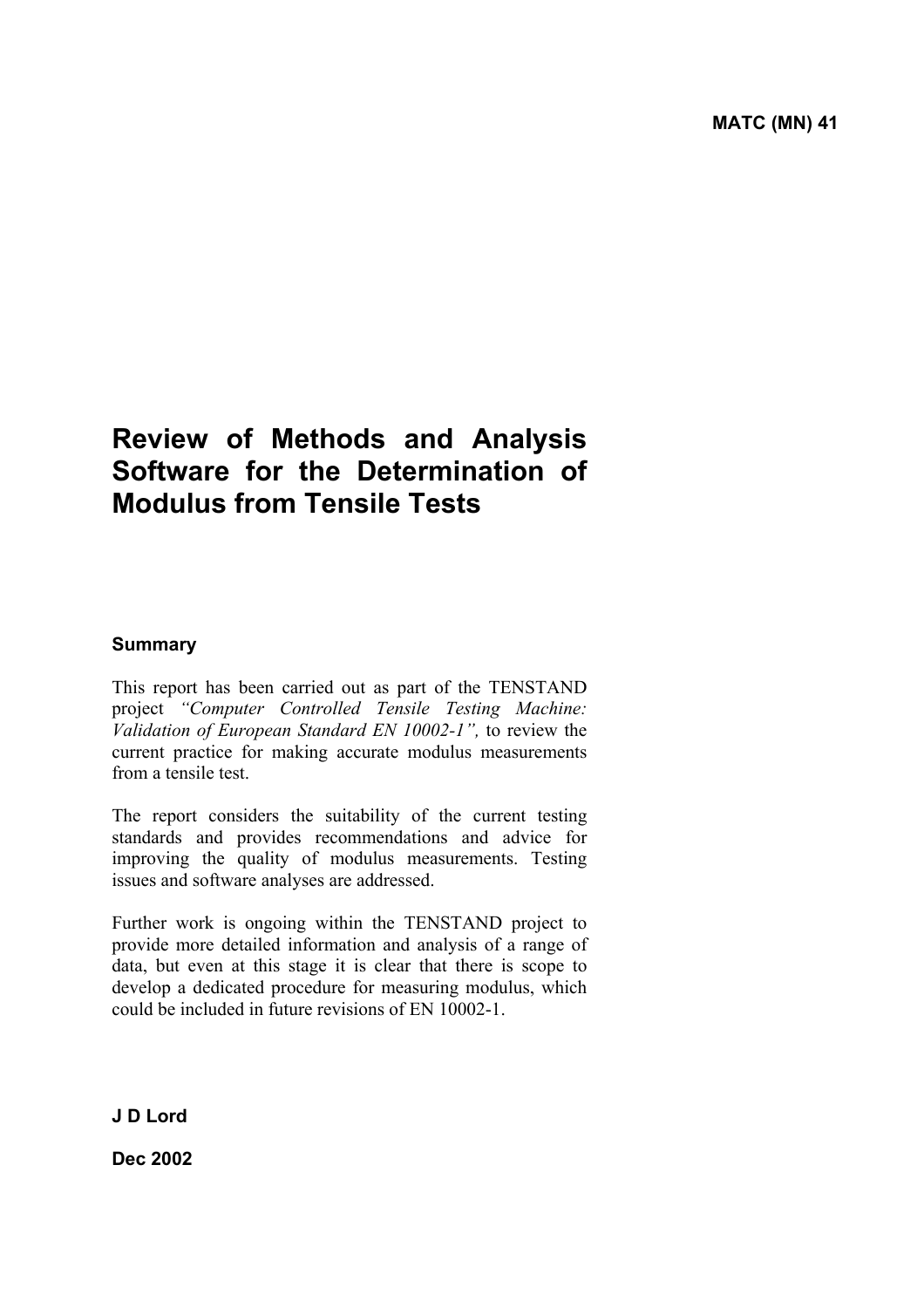# **1 INTRODUCTION**

Although modulus is an intrinsic material property and a key parameter in engineering design and materials development, the current mechanical test methods for measuring it are not well developed. The existing tensile standards EN10002-1 [1] and ASTM E8 [2] focus predominantly on measuring the full stress-strain curve, of which the elastic part is often only a small proportion. A draft revision of EN10002-1, which is currently under formal vote and is being examined and validated within the current TENSTAND project, contains more detailed information on computer controlled testing, data sampling and uncertainty evaluation, but still does not cover modulus measurement in any detail. ASTM E111 [3] is the only standard currently addressing some of the issues relevant to making accurate modulus measurements from a tensile test, although a number of in-house proprietary procedures exist. These are often specialised tests, and it should be recognised that it might be neither feasible nor realistic to carry them out in a cost effective way in a high throughput computer controlled test machine or commercial test house. However it is becoming increasingly apparent that customers are expecting accurate values for modulus included in the material specification datasheet.

An accurate knowledge of the engineering value of Young's modulus is vital for design studies, for finite element and modelling calculations and for giving reliable fits to the constitutive equations for the stress-strain curve. Accurate values of modulus are also necessary for obtaining reliable values for proof stress, because inaccuracies in the slope or modulus fit can give significant errors in proof stress, particularly if the material has a high work hardening rate in the early stages of yield. There is considerable interest at present in the Formula 1 community, as regulations have been introduced to restrict the specific modulus of metallic components used in the cars. Accurate measurement of modulus is essential for getting the most out of the materials being developed.

A survey of TENSTAND partners [4] revealed that most did not measure modulus routinely from the tensile test. Of those who did, the modulus measurements were usually made using a different set up and test conditions, or by alternative dynamic methods.

This document therefore aims to highlight some of the issues necessary for making accurate measurements of Young's modulus from the tensile test, with particular relevance to specific developments that could be included in future revisions of EN10002-1. **Throughout the document, key recommendations and issues are highlighted in bold.** 

## **2 REVIEW OF EXISTING TENSILE TESTING STANDARDS**

Young's modulus can be defined as the ratio of stress to strain during elastic loading. Traditionally, the modulus was determined 'by eye' from a straight line drawn on the linear part of the stress-strain curve, but more recently automatic testing machines using computer control and data acquisition use some form of curve fitting to get a best fit to the data. With the general tensile testing standards at present, there is little guidance on how modulus should be measured, and aspects of strain measurement are covered only briefly. Both EN10002-1 and ASTM E8 give no formal definition for modulus, and yet accurate measurement of the slope of the stress-strain or load-displacement curve is necessary for calculating reliable proof stress data. ASTM E111 covers the measurement of Young's modulus, tangent modulus and chord modulus in more detail, the latter two being recommended for non-linear materials.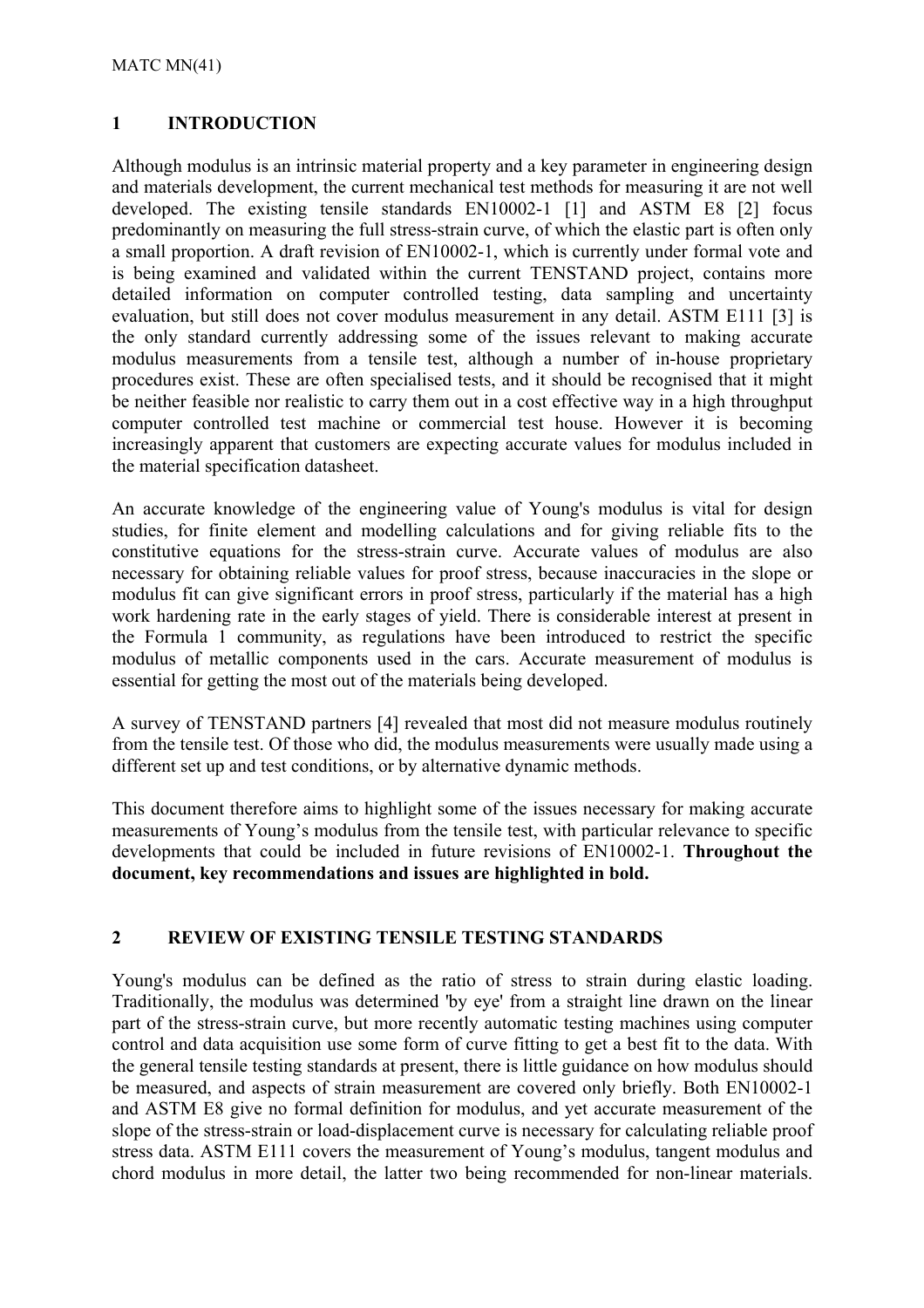Table 1 below shows a comparison of the scope and test conditions of the current tensile testing standards, and their relevance to modulus measurement.

|                                              | EN10002-1                                                                                                                                       | <b>ASTM E8</b>                                                                                                          | <b>ASTM E111</b>                                                                                                                                                             |
|----------------------------------------------|-------------------------------------------------------------------------------------------------------------------------------------------------|-------------------------------------------------------------------------------------------------------------------------|------------------------------------------------------------------------------------------------------------------------------------------------------------------------------|
| <b>Scope</b>                                 | Tensile testing of metals at ambient temperatures<br>Modulus is not explicitly defined in either<br>standard                                    | Young's modulus,<br>Tangent modulus<br>and Chord modulus.                                                               |                                                                                                                                                                              |
|                                              | Uniaxial tensile testing<br>Elevated<br>temperature<br>testing in EN10002-5                                                                     | Tensile<br>of<br>testing<br>metallic materials<br>RT only                                                               | Tension or compression<br>RT, elevated temp (below<br>creep), sub zero                                                                                                       |
| <b>Test conditions</b>                       | Continuous loading                                                                                                                              |                                                                                                                         | Continuous or incremental<br>loading (via dead weights).<br>Measurements during the<br>loading or unloading cycle                                                            |
|                                              | Hysteresis tests can be used to measure<br>modulus/slope<br>Preloads permitted but the value must be noted                                      |                                                                                                                         | Preload is recommended,<br>Specimen should be free of<br>residual stress.<br>Tests should be carried out<br>below elastic limit,<br>and<br>below 0.25% strain                |
| <b>Speed of testing</b>                      | Recommendations given for various materials and<br>conditions                                                                                   |                                                                                                                         | Not specified                                                                                                                                                                |
| <b>Extensometry</b>                          | Class 1 for $R_p$<br>Class 2 elsewhere                                                                                                          | Class B-2 for $R_{eL}$ , $R_{eH}$<br>and $A_t$<br>Averaging extensometry<br>recommended for $R_{eL}$ ,<br>$R_{eH}$      | Class B-1<br>Averaging extensometry<br>recommended                                                                                                                           |
| <b>Strain</b><br>uniformity and<br>alignment | No recommendations, other than general guidelines<br>to reduce misalignment and bending                                                         |                                                                                                                         | As ASTM E8, E9<br>Strain<br>increments<br>on<br>opposite sides $<$ 3%                                                                                                        |
| Repeat<br>measurements                       | Not applicable                                                                                                                                  |                                                                                                                         | $\overline{\text{of}}$<br>Minimum<br>$\overline{3}$<br>runs<br>recommended, but single<br>test is permissible                                                                |
| Uncertainty                                  | Example<br>parameters (not E) in<br>of<br>Annex<br>$\mathbf{A}$<br>prEN10002-1.                                                                 | calculations Some advice regarding<br>given for a number of precision statistics, but<br>no uncertainty<br>calculations | Should be included with<br>the report. No examples or<br>guidelines.                                                                                                         |
| Data fitting                                 | No recommendations -<br>guidelines<br>some<br>on<br>sampling<br>and<br>data<br>measuring the<br>slope<br>included in Annex A of<br>prEN10002-1. | Only basic advise on data<br>analysis.                                                                                  | Linear<br>elastic:<br>Least<br>squares fit and/or<br>strain<br>deviation<br><b>Non-linear</b><br>elastic<br>Polynomial<br>materials<br>approximation<br>and chord<br>modulus |

| Table 1: Comparison of EN10002-1, ASTM E8 and ASTM E111 |
|---------------------------------------------------------|
|---------------------------------------------------------|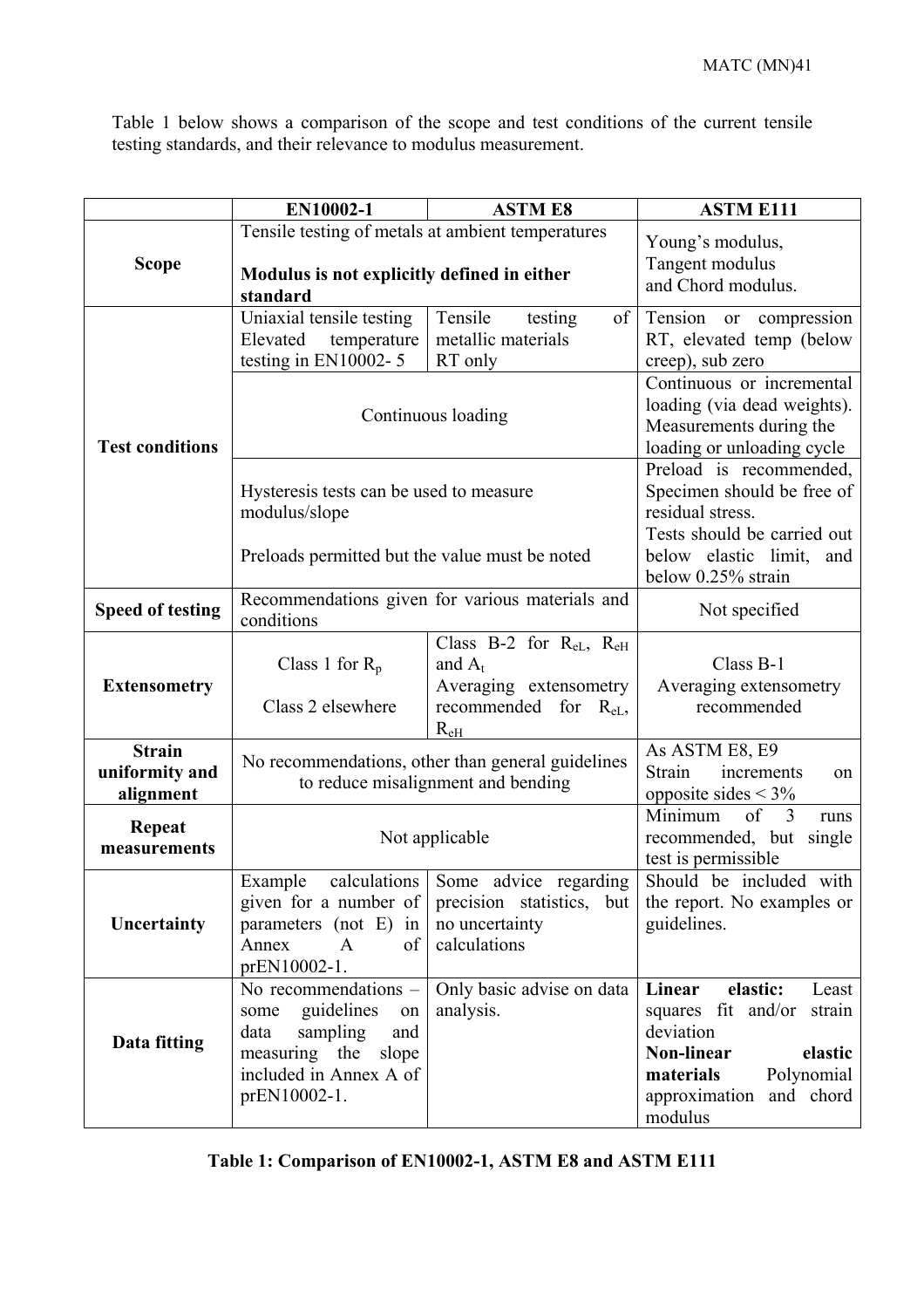The main differences between ASTM E111 and EN10002-1 and ASTM E8 are the scope of testing and the level of detail related to testing at low strain values. ASTM E111 covers the measurement of modulus in both tension and compression testing and by the use of dead weight loading; EN10002-1 and ASTM E8 cover tensile testing only. In all three standards averaging extensometry is recommended, but only ASTM E111 gives specific guidelines for the uniformity of strain measurements over the range of the test, stating that the strain increments on opposite sides of the testpiece must not differ by more than 3%. ASTM E111 also advocates the use of a higher resolution extensometer compared to the conventional tensile test methods, and also gives detailed advice on data analysis.

Due to the difficulties in obtaining reliable modulus data from the existing tensile test standards, many users turn to dynamic methods. A variety of dynamic modulus methods are available including flexural resonance methods, the impulse excitation technique (IET), and various ultrasonic or acoustic wave propagation methods. Useful references are given in Refs. 5-8. The most commonly used methods for metals are the resonance techniques. The dynamic methods have the advantage that they are relatively quick and simple and involve small elastic strains and high strain rates. Some can be readily modified to enable high temperature measurements. They typically use a small and simple specimen geometry, but the methods can be sensitive to machining damage, surface finish and poor dimensional tolerances, all of which affect the accuracy of the result. A variety of commercial equipment is available and the theoretical errors in measurement of modulus by dynamic methods are small, typically of the order of  $\pm 1\%$ .

Fig 1 shows modulus data for the BCR Nimonic 75 tensile certified reference material, CRM661 [9] measured by tensile tests and dynamic methods at NPL and BAM on the same testpieces. The BAM measurements were carried out using a high precision side-to-side averaging extensometer; the NPL tests were made using strain gauges bonded to both sides of a rectangular testpiece. Results generally show good agreement but the tensile data has greater scatter than the dynamic methods, due to the difficulties of measuring modulus at low strain values.



**Fig 1: Modulus data for the BCR Nimonic 75 tensile certified reference material, measured by dynamic and tensile methods.**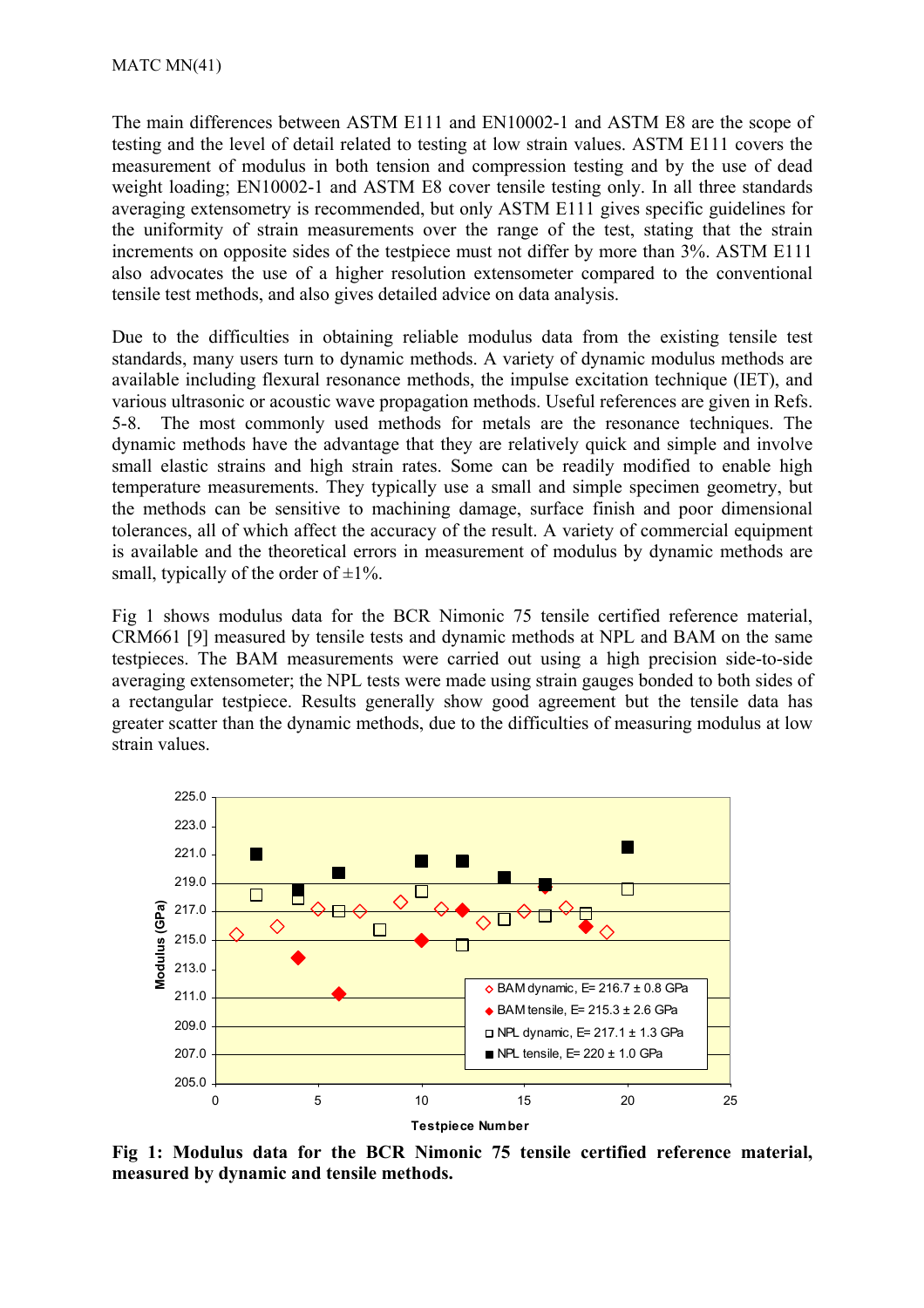### **3 IMPROVING THE QUALITY OF MODULUS MEASUREMENTS FROM THE TENSILE TEST**

Examination of the results from a series of intercomparison exercises and previous studies [9- 16] show that a number of recommendations can be made for improving the quality of the modulus measurements obtained from the tensile test. These include:

- **More accurate strain measurement averaging measurements are essential and higher Class extensometry is preferred**
- **More careful consideration of data sampling issues and data analysis methods**
- **Use of different specimen geometries with longer gauge lengths and improved alignment, to reduce bending**
- **Checks and validation using certified reference materials**

Some aspects of strain measurement and data analysis will be covered in the following sections.

## **3.1 Strain Measurement Methods**

## **Extensometry**

According to EN ISO 9513 [17], the bias error associated with the various class of extensometer is summarised in Table 2 below.

| <b>Class of</b>     | <b>Bias Error</b> |              |
|---------------------|-------------------|--------------|
| <b>Extensometer</b> | Relative, %       | Absolute, µm |
| 0.2                 | $\pm 0.2$         | $\pm 0.6$    |
|                     | $\pm 0.5$         | $\pm$ 1.5    |
|                     | $\pm 1.0$         | $\pm$ 3.0    |
|                     | $+20$             |              |

#### **Table 2: Bias error associated with various class of extensometer (EN ISO 9513 [17])**

For the highest possible accuracy, a Class 0.2 averaging high-resolution extensometer, calibrated according to EN ISO 9513 over the restricted strain range appropriate to the test, is recommended for modulus measurement. Unfortunately Class 0.2 and 0.5 extensometers are not widely available, nor do many users have the appropriate equipment to calibrate these devices over the low strain range encountered in modulus testing so in many cases Class 1 extensometers are used. For such devices the total bias error is  $\pm$  1% or 3 µm, whichever is the greater, and this can lead to significant errors at low strains. Consideration of Fig 2 illustrates the problem. Because of the 3µm lower limit, the absolute error in strain measurement increases as the strains become smaller. Typically, for a 25 mm gauge length and 0.1% strain, the error in modulus can be as high as  $\pm$  12% [14].

These are the typical uncertainties that can be attributed to the measurement of strain for a Class 1 extensometer. Other factors – such as the uncertainty in cross-sectional area, load measurements, and data fitting routines - also contribute to the overall uncertainty in the modulus measurement. These individual uncertainties are usually summed using the root mean square method, and then multiplied by a coverage factor to give an expanded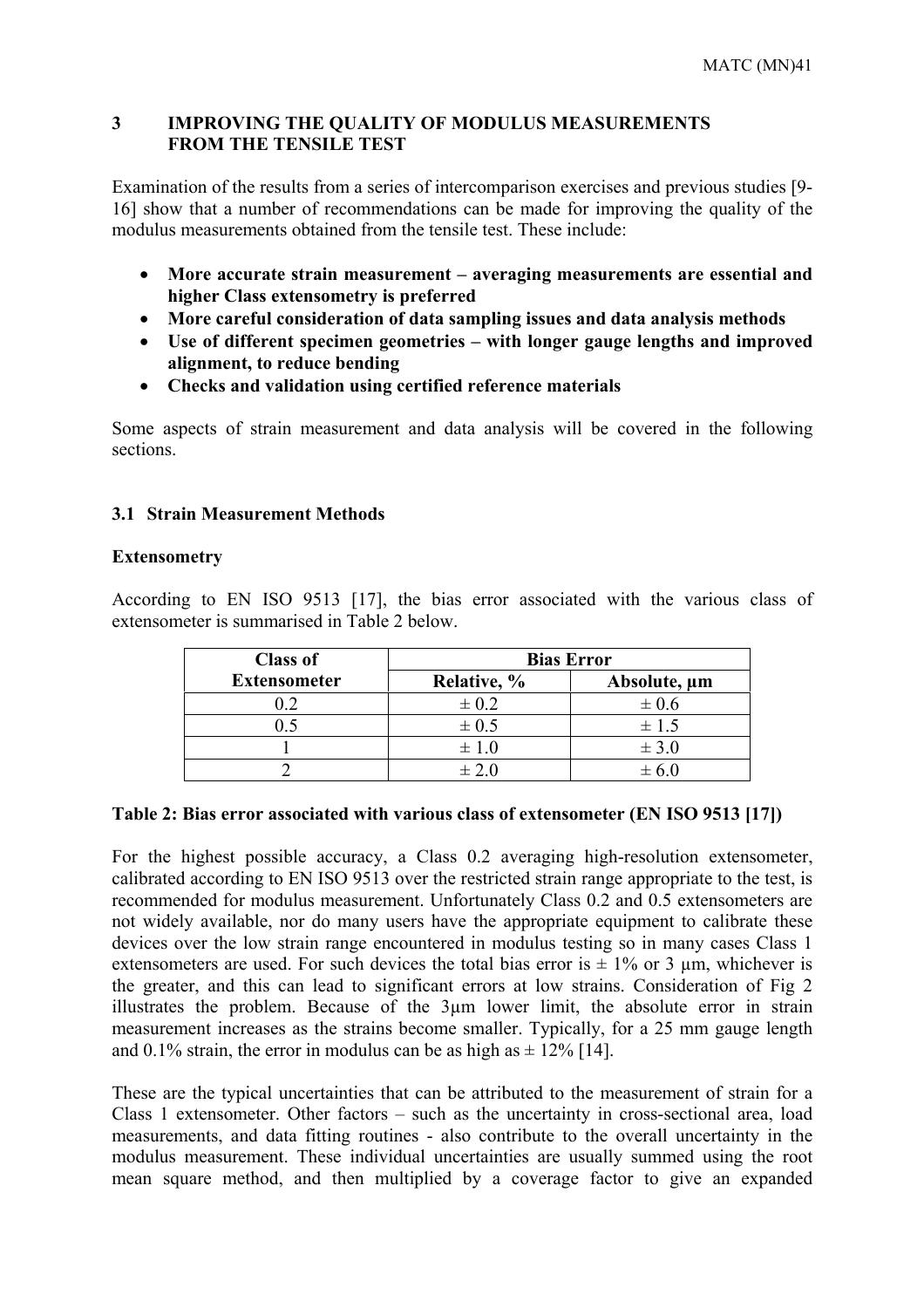uncertainty for the measurement to a known confidence level (typically 95% or 2 standard deviations). It is good practice for users to develop their own uncertainty budget for the modulus measurement, as it is a useful mechanism for identifying which parameters contribute most to the uncertainty in their own particular test set up. Some guidelines are included as an annex in the proposed revision to EN10002-1, but more general advice on uncertainty calculations can be found in Refs 18-21.

#### **To summarise for extensometry:**

- **Averaging extensometry is essential (example in Fig 3)**
- **Class 0.5 or better is recommended**
- **Devices must be calibrated specifically over the limited strain range relevant to the modulus measurement**







 **(courtesy of BAM)** 

#### **3.2 Strain Gauges**

Due to the difficulties associated with calibrating and setting up a high precision averaging extensometer, consideration should be given to using strain gauges bonded to each side of the testpiece to measure the strain during the test. At present none of the tensile testing standards directly advocate or support the use of strain gauges, however they are an attractive alternative to the high-resolution extensometer. A number of practical issues must be considered however to ensure accurate and reliable results: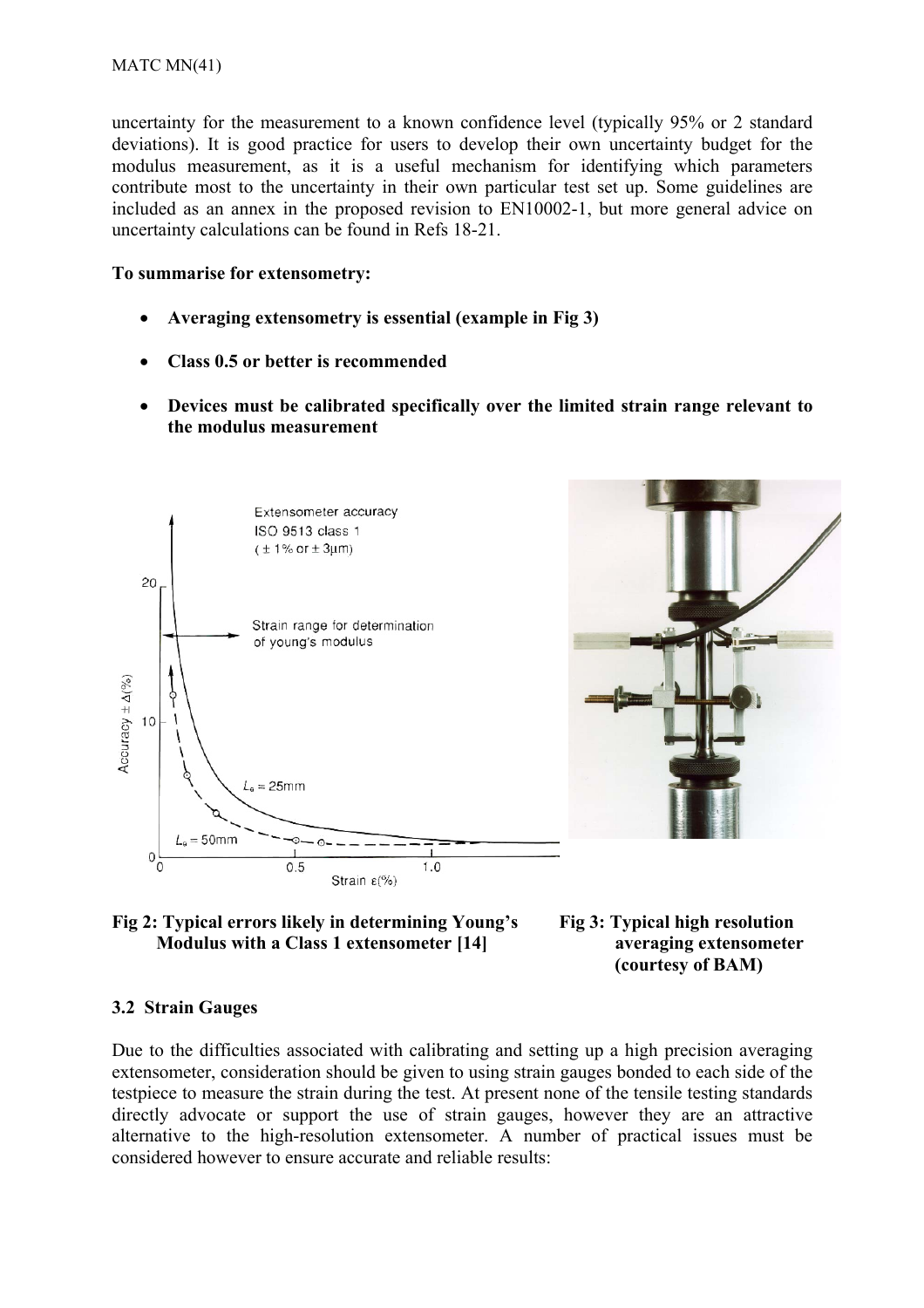- **The strain gauge is a precision instrument and installation should only be carried out by suitably qualified staff.**
- **The maximum amplifier gain should be chosen to give the greatest strain resolution and full-scale output over the limited strain range during the modulus test.**
- **An accurate gauge factor must be used and consideration should be made of the variation of gauge factor with temperature.**
- **Calibration of the strain gauge instrumentation should be carried out over a similar strain range to that used in the test.**
- **Strain gauges cannot be readily used for machine control.**

Strain gauges are only suitable for measuring the full tensile properties if the testpiece failure strains are less than about 3% and the resolution of the strain gauge reading depends on the gauge factor and instrumentation gain. Modern strain gauge instrumentation typically has a resolution of  $\pm$  1 µε, but the maximum strain that can be measured may be limited to only 0.5% (5000 µε). If gauges are used to measure a larger part of the stress-strain curve then a compromise must be reached between the maximum strain that can be measured and the measurement resolution required.

Strain gauge installations may also be susceptible to other uncertainties that are difficult to quantify. The instrumentation itself can be calibrated by using a shunt resistor, but the individual gauge installation on the testpiece itself cannot be calibrated easily. Errors can arise due to misalignment of the gauge, poor gauge installation and bonding, temperature effects, Wheatstone bridge non-linearities and transverse sensitivity. All are important factors but are difficult to quantify. However, for modulus measurements at low strain levels, uncertainties of better than  $\sim \pm 1\%$  should be readily achievable. It is vital however, that the **gauges should be applied to both sides of the testpiece and averaged to take account of out-of-plane bending.** 

#### **4 DATA ANALYSIS METHODS**

The method used to analyse the data has an important effect on the calculated modulus value. A wide variety of methods can be used, including graphical techniques but most systems today use computer-based analyses. Commercial test machine software such as *Zwick testXpert* and *Instron Merlin* offer a wide range of options relating to the calculation of the slope or modulus, some of which are illustrated schematically overleaf. .

It is not the intention of this report to discuss in detail the aspects of all the individual options, but to highlight some of the issues that the user should consider in their choice of algorithm.

**The preferred procedure is to examine the whole of the stress-strain data (below the elastic limit) and optimise the fit of the modulus line to the data by consideration of least squares regression analyses or other statistical fitting techniques.**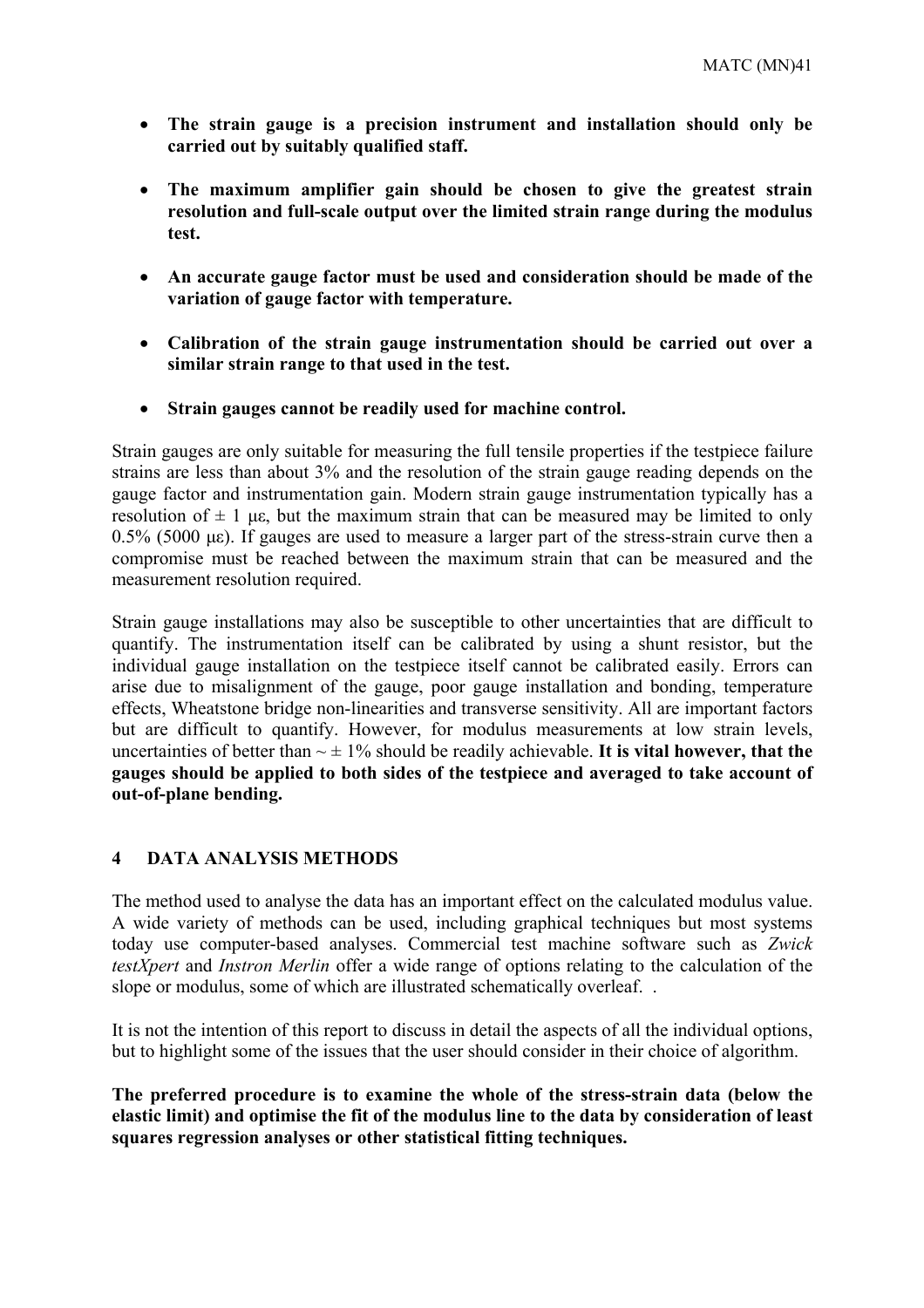

Some of the typical analysis options available to the user include:

- Maximum slope
- Tangent modulus
- Chordal modulus
- Secant modulus
- Segment modulus
- Initial tangent modulus
- Hysteresis loop measurements
- Combined tangent/secant
- Variations and combinations of the above

## **Fig 3: Schematic definitions of modulus definitions and calculations [14]**

The accuracy in modulus calculation is affected by the quality of the data. Ideally the data should be linear, free from excessive noise and contain sufficient data points in the elastic range for detailed analysis. The latter depends on the loading rate, sampling rate, and characteristics of the material behaviour; and may typically fall in the range of 20-200 datapoints [4]. Some of the data analysis procedures are carried out between discrete data points, others use some sort of fitting or interpolation between automatically or user selected limits, either as a simple straight line or by use of least squares regression.

- **Some knowledge of the suitability of the particular algorithm to the stress-strain behaviour is desirable.**
- **Ideally the software should analyse the data without operator intervention.**

Some algorithms only consider part of the curve, some split the curve into a fixed number of discrete regions (which may or may not overlap) and calculate values of the slopes according to particular criteria, such as the region with maximum slope, minimum deviation between the stress-strain curve and the particular fit. Others are designed to take account of anomalies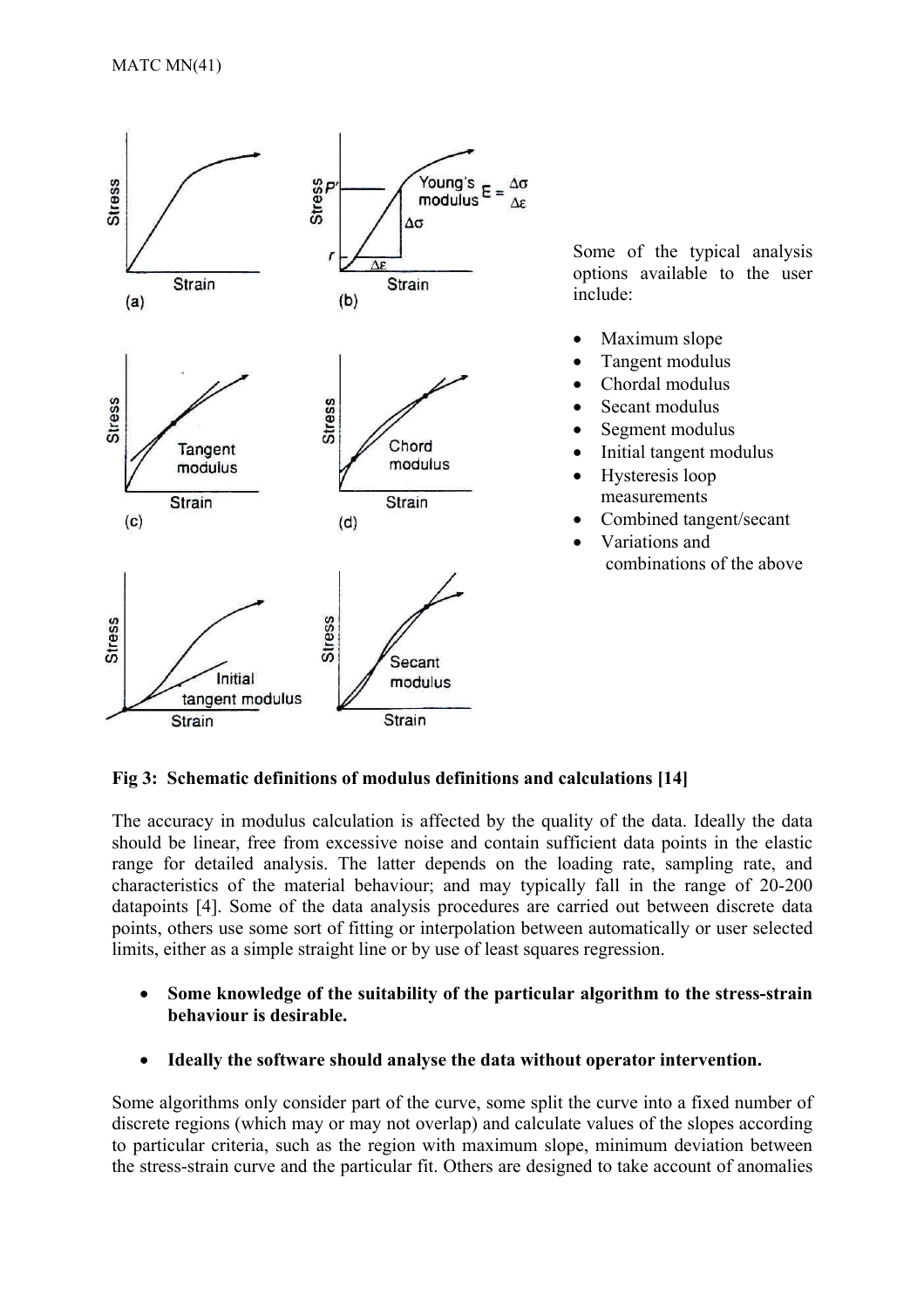at the start of the test such as non-linearity associated with bedding in, specimen straightening and initial slack in the load train etc.

Some require user defined input parameters; others are totally independent of user input. Best accuracy can be obtained if the analysis methods are focused on the linear portion of the curve below the elastic limit, but this might raise issues related to data sampling rates, if there are insufficient data points in the linear part of the curve for analysis.

A recent development is to look simultaneously at the tangent and secant moduli, calculated at each data point, to produce the best fit for modulus, and this has been adopted by a number of users and commercial software packages [15,16]. For a good fit to the linear part of the curve, the tangent and secant moduli should coincide. The analysis of the secant and tangent moduli data is a very sensitive method for checking whether the value chosen is a good fit to the stress-strain curve. The full procedure for this method is given in Ref. 15.

## **5 STATISTICAL ANALYSES**

NPL has recently implemented a procedure that automatically selects the best fit to the modulus using a "bootstrapping" technique combined with the simultaneous examination of the tangent and secant moduli to calculate the uncertainty associated with the fit. Bootstrapping is a statistical technique that can be used to examine the variability of data and data fitting procedures without making any assumption about the shape of the error probability distribution [22,23]. It is ideally suited to computer-based analyses since it uses repeated calculations of parameters, rather than simple analytical solutions that are used in most other statistical calculations. Generally analytical solutions are calculated assuming a normal distribution of errors, but bootstrapping can deal with arbitrary distribution shapes. A further advantage is that is can be used for estimating error distributions of output results even from very complex algorithms.

Bootstrapping can be used in conjunction with a simple curve fitting algorithm such as a linear least squares fit to determine the likely distribution of errors of both intercept and gradient. This is achieved by generating information about the whole population of data from the sample of data. Since the sample of data contains all the information available about the population it is the best starting point for generating a much larger supply of data. The synthesised population data samples are then processed and the parameters from the curve fit algorithm stored. This process can be repeated many times and a distribution of the curve fit parameters can be constructed. The width of these distributions can be used as measures of the success of the curve fitting procedure and the quality of the data.

Bootstrapping has been implemented in the NPL analysis system that has been developed as part of the TENSTAND project to measure the robustness of fit using particular modulus algorithm fitting parameters. Various functions of tangent modulus, secant modulus, final modulus and a variance parameter in the form of a standard deviation value are used as minimisation variables. Software is currently available to access directly from the website address http://materials.npl.co.uk/modulus/

Table 3 shows data calculated from two representative ASCII datafiles that have been generated as part of the current project to evaluate the quality and accuracy of different computer software algorithms for measuring various parameters in the tensile test. Each file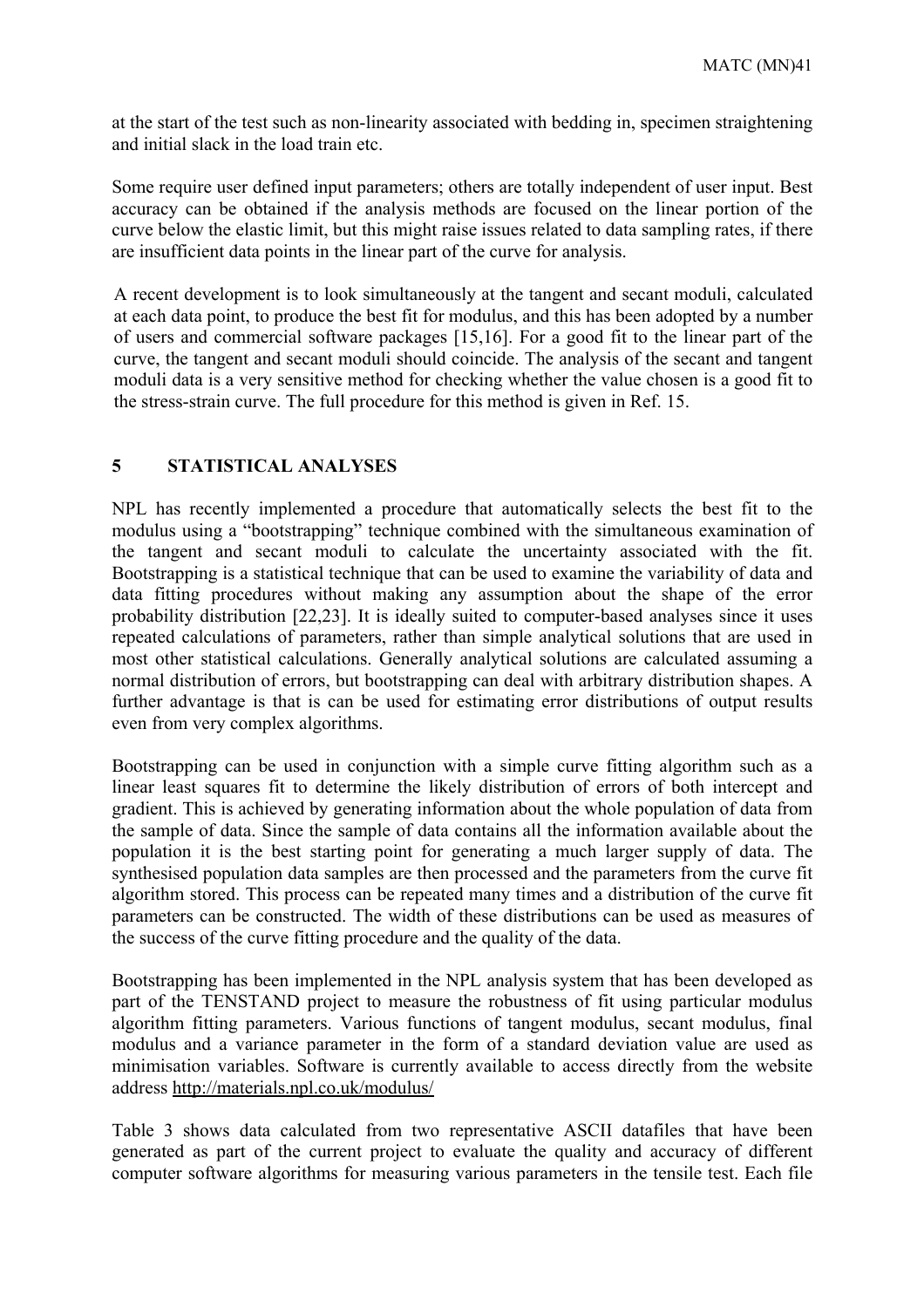was analysed applying different algorithms and criteria for selecting the best modulus fit to the data. The optimised modulus value and associated uncertainty, calculated from 50 repeat applications of the bootstrapping routine, are presented for the Nimonic 75 reference material data file and a 316 Stainless steel.

| <b>Analysis</b> | Modulus $\pm 2$ Std.Dev (GPa) |                      |  |
|-----------------|-------------------------------|----------------------|--|
| <b>Method</b>   | Nimonic 75                    | <b>316 Stainless</b> |  |
|                 | $212.5 \pm 6.4$               | $190.6 \pm 4.8$      |  |
| B               | $215.7 \pm 8.1$               | $190.8 \pm 5.4$      |  |
| C               | $210.0 \pm 7.0$               | $192.8 \pm 6.4$      |  |
|                 | $212.0 \pm 3.6$               | $192.8 \pm 4.6$      |  |

## **Table 3: Variation of Modulus values calculated using different algorithms**

Method A minimises the error between the secant modulus and the calculated Young's modulus value; Method B minimises the difference between the tangent and secant moduli, Method C the error between the tangent modulus and the calculated Young's modulus and Method D uses analyses A,B and C but uses the criteria of minimising the standard deviation. At this stage there is some concern about the differences in values from the various algorithms, although all fit within the 2 standard distributions quoted with the results. Over 1200 tensile test data sets will be produced as part of the project and it is hoped to have more robust recommendations on the suitability of the different algorithms after detailed analysis of the results.

## **SUMMARY**

A review of the current practice and modulus results from a series of exercises and the current project shows that there are still major issues associated with obtaining reliable modulus measurements from the tensile test. The two key recommendations for improving the accuracy of the data are:

- **To use averaging strain measurement methods**
- **Take careful consideration of the data analysis techniques used.**

Work is ongoing within the TENSTAND project focusing on more detailed analysis and testing of a large set of representative materials data but it is clear that there is scope to develop a dedicated procedure for modulus measurement, which could be progressed via a future revision of EN10002-1. Further details are available on the project website at .. *http://www.npl.co.uk/npl/cmmt/projects/tenstand*

## **ACKNOWLEDGEMENT**

This report was carried out as part of the *TENSTAND* project *"Computer Controlled Tensile Testing Machine: Validation of European Standard EN 10002-1",* funded by the European Community under the "Competitive and Sustainable Growth" programme, Contract No. G6RD-CT-2000-00412. The author would also like to acknowledge the support of the *TENSTAND* project partners in providing information and advice in support of the work.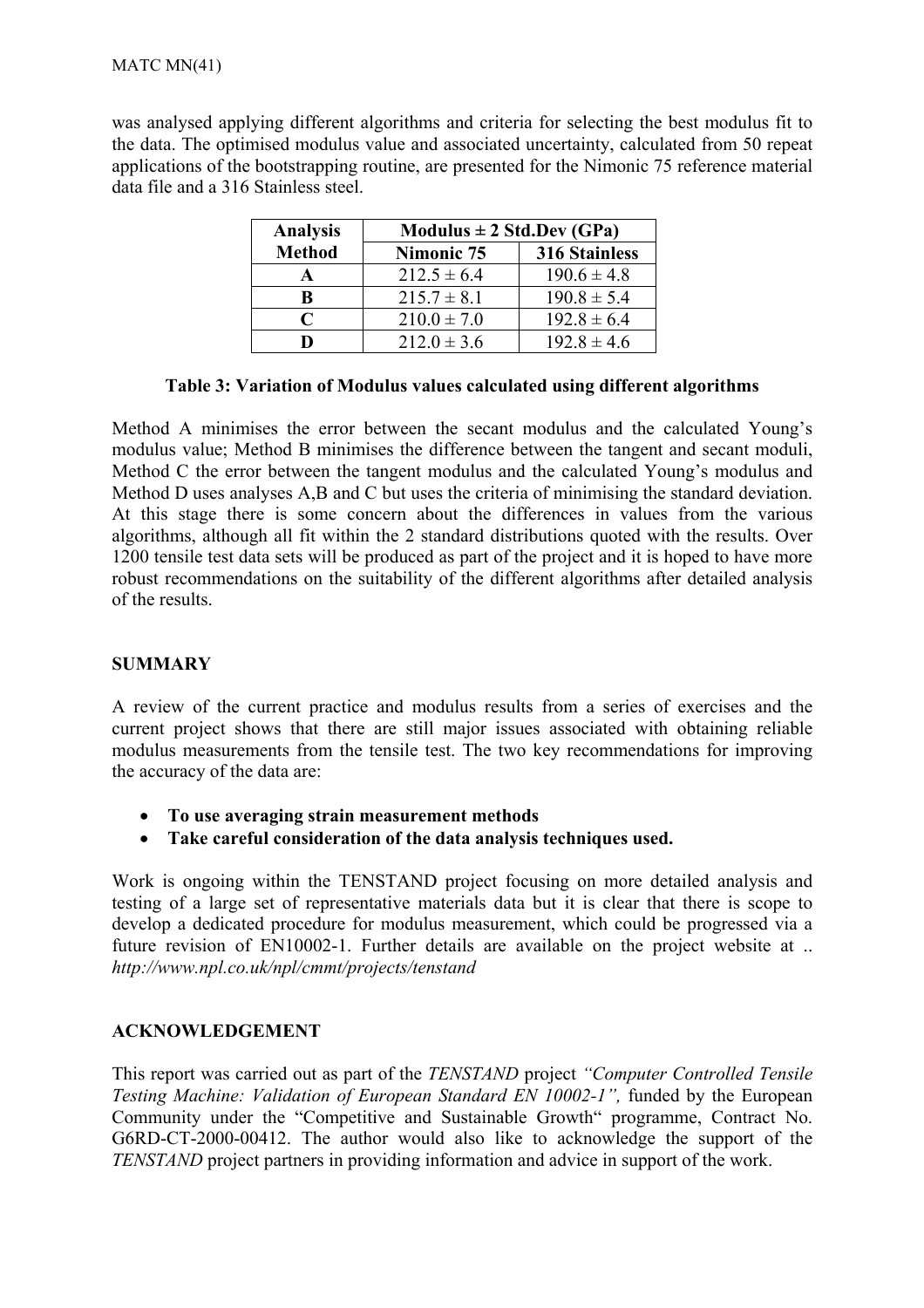#### **REFERENCES**

- [1] EN 10002-1: *Metallic Materials Tensile Testing Part 1: Method of Test at Ambient temperature*
- [2] ASTM E8: *Standard Test Methods for Tension Testing of Metallic Materials*
- [3] ASTM E111: *Standard Test Method for Young's Modulus, Tangent Modulus and Chord Modulus*
- [4] TENSTAND/32/NPL: *Survey of Project Partners Modulus Testing Practice,* J D Lord, NPL, Feb 2002
- *[5]* ASTM E1876: *Standard Test Method for Dynamic Young's Modulus, Shear Modulus and Poisson's Ratio by Impulse Excitation of Vibration*
- *[6]* ASTM E1875: *Standard Test Method for Dynamic Young's Modulus, Shear Modulus and Poisson's Ratio by Sonic Resonance*
- [7] *Dynamic Young's Modulus Measurements in Metallic Materials: Results of an Interlaboratory Testing Program*. A Wolfenden et al. Journal of Testing and Evaluation, Jan 1989, pp2-13
- [8] *Impulse Excitation Apparatus to Measure Resonant Frequencies, Elastic Moduli, and Internal Friction At Room and High Temperature.* G Roebben, B Bollen, A Brebels, J Van Humbeeck, O Van Biest. Rev. Sci. Instrum. 68 (12) December 1997, pp. 4511-15
- [9] *The Certification of Ambient Temperature Tensile Properties of a Reference Material for Tensile Testing According to EN 10002-1, CRM661* , CD Ingelbrecht and MS Loveday, EUR Report 19589 EN, 2000
- [10] *UK Interlaboratory Tensile Tests on Al Alloy/SiC Particulate Metal Matrix Composites*, B Roebuck, L N McCartney, P M Cooper, E G Bennett, J D Lord and L P Orkney. NPL Report DMM(A)77, Dec 1992.
- [11] *Intercomparison Exercise to Measure the Elastic Tensile Properties of a Fibre Reinforced Metal Matrix Composite*, J D Lord. NPL Report DMM(A)83, Dec 1993.
- [12] *Determination of Young's Modulus on Steel sheet by Computerised Tensile Test Comparison of Different Evaluation Concepts,* HM Sonne, B Hesse, "Werkstoffprufung 1993", DVM-Tagungsband.
- [13] *Validation of a Draft Tensile Testing Standard for Discontinuously Reinforced MMC-VAMAS and UK MMC Forum Intercomparisons*, B Roebuck, J D Lord and L N McCartney. VAMAS Report No. 20, ISSN 1016-2186, May 1995.
- [14] *Aspects of Modulus Measurements, Chapter 8 "Aspects of Materials Metrology and Standards for Structural Performance",* Eds BF Dyson, MS Loveday and MG Gee, Elsevier Applied Science, 1994